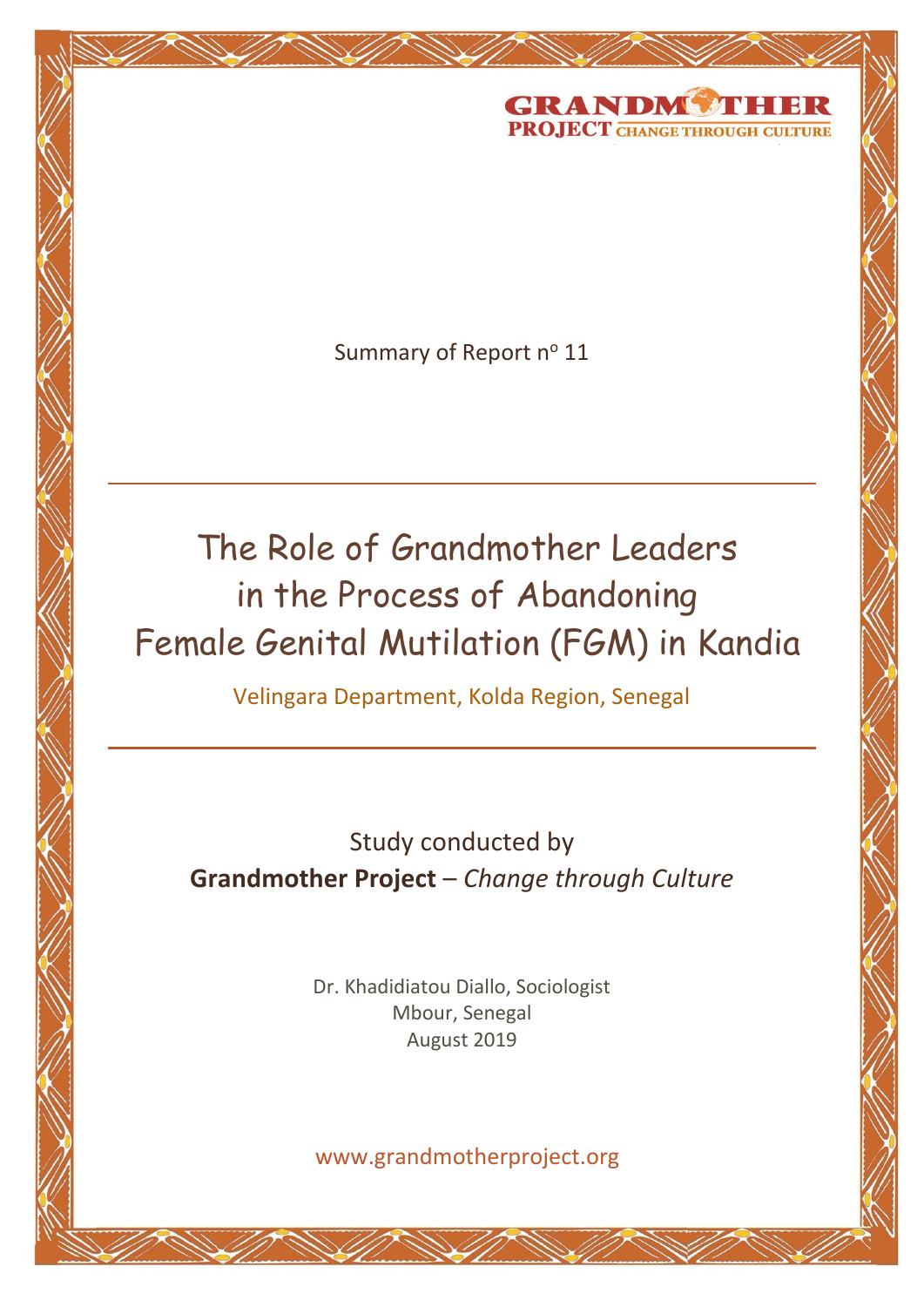

*"If female genital mutilation (FGM) has been abandoned, it is because the Grandmothers have put a stop to it. They are the ones who know about the ritual and all the secrets tied to the practice of FGM, just as it is the men who have mastered all there is to know about male circumcision. Therefore no man will oppose their decision when they choose to put a stop to it"*

*Kerewane Village Chief*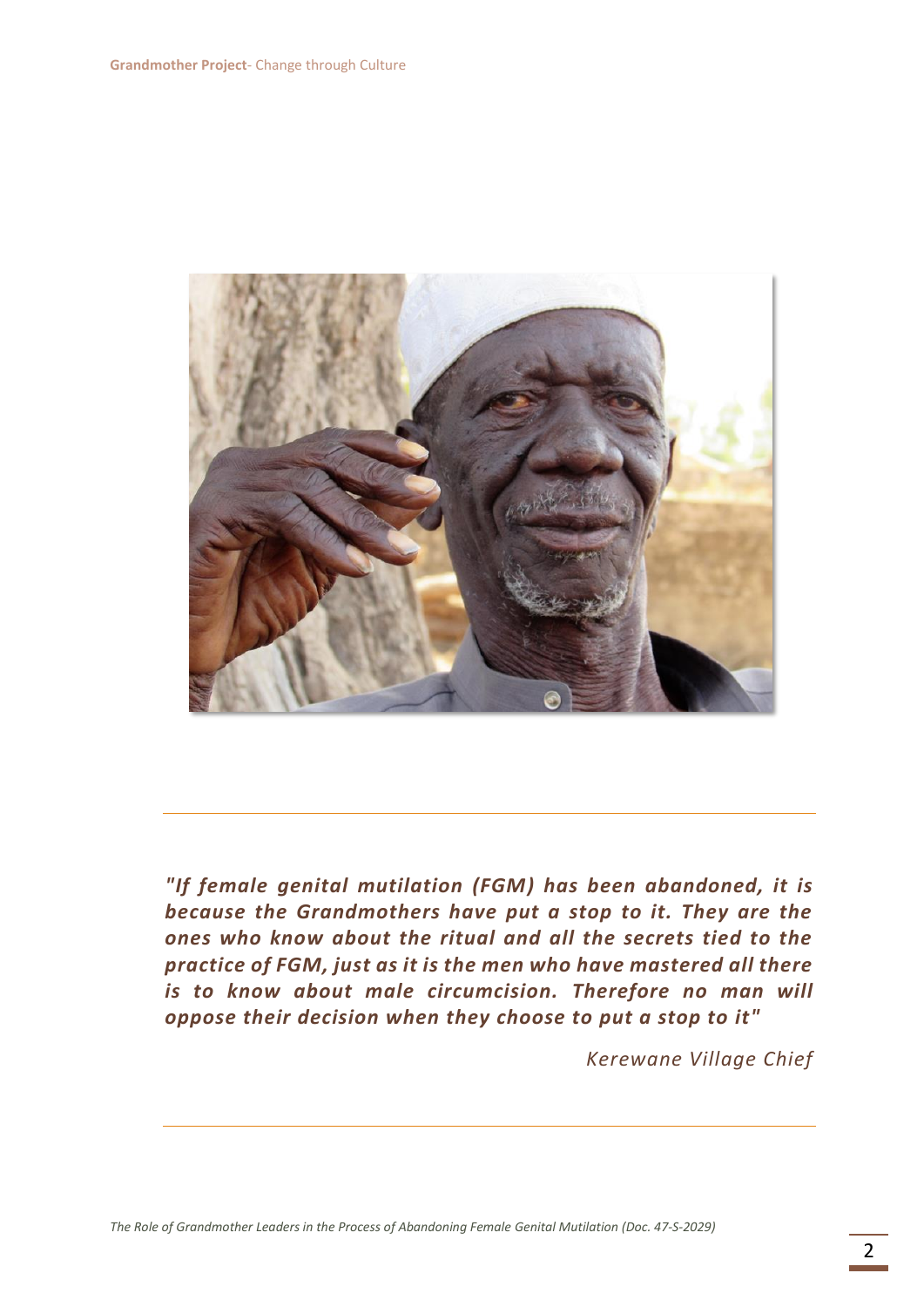# **EXECUTIVE SUMMARY**

Ensuring the development and well-being of girls poses a major challenge in southern Senegal. In this region of Senegal, particularly in the Department of Vélingara, girls are exposed to many difficulties such as minimal schooling, child marriage, teenage pregnancy and female genital mutilation (FGM).

The magnitude of these phenomena has led the government and many nongovernmental organizations (NGOs) to implement programs to better address them. The Grandmother Project – Change through Culture conducted the Girls' Holistic Development (GHD) Program from 2008 to 2014 in 60 villages within the rural district of Kandia, in the Vélingara Department.

The program's approach is based on actively involving the elderly, strengthening communication between generations, and strengthening the skills of three generations of leaders in order to drive change within the communities, using communication methods based on dialogue and critical thinking.

This study aims to examine the process of abandoning FGM in certain villages in the Kandia district where the Grandmother Project – Change through Culture (GMP) has implemented the Girls' Holistic Development (GHD) program.

The methodology of this study is based on qualitative research techniques through the use of individual and group interviews with different categories of community stakeholders, namely Grandmother Leaders (GMLs), Women of Reproductive Age (WRA), and Village/Religious Leaders. In total, 47 individual interviews were conducted in 15 communities, with 32 Grandmother Leaders, 13 Village Leaders and 2 WRA. Similarly, 12 group interviews were conducted with WRA (see Appendix for a table outlining the interviews conducted in the 15 communities).

Key findings from this study are:

## **A) GMLs are heavily involved in family and community life.**

All interviewees stated that GMLs play a central role in families and in communities. Previously, the GMLs appeared to be somewhat indifferent, but thanks to GMP activities, they have changed their attitude and behaviour. They are now very involved with the children's education. Likewise, they serve as advisors to other members of the community and are very committed to the protection of young girls/women.

# **B) Three main factors motivated GMLs to promote the abandonment of FGM in their communities:**

*1. New knowledge changed the GMLs' attitude towards the practice.*

Through meetings organized by the GMP, GMLs have gained new knowledge about Islam's position on FGM and the negative consequences of FGM.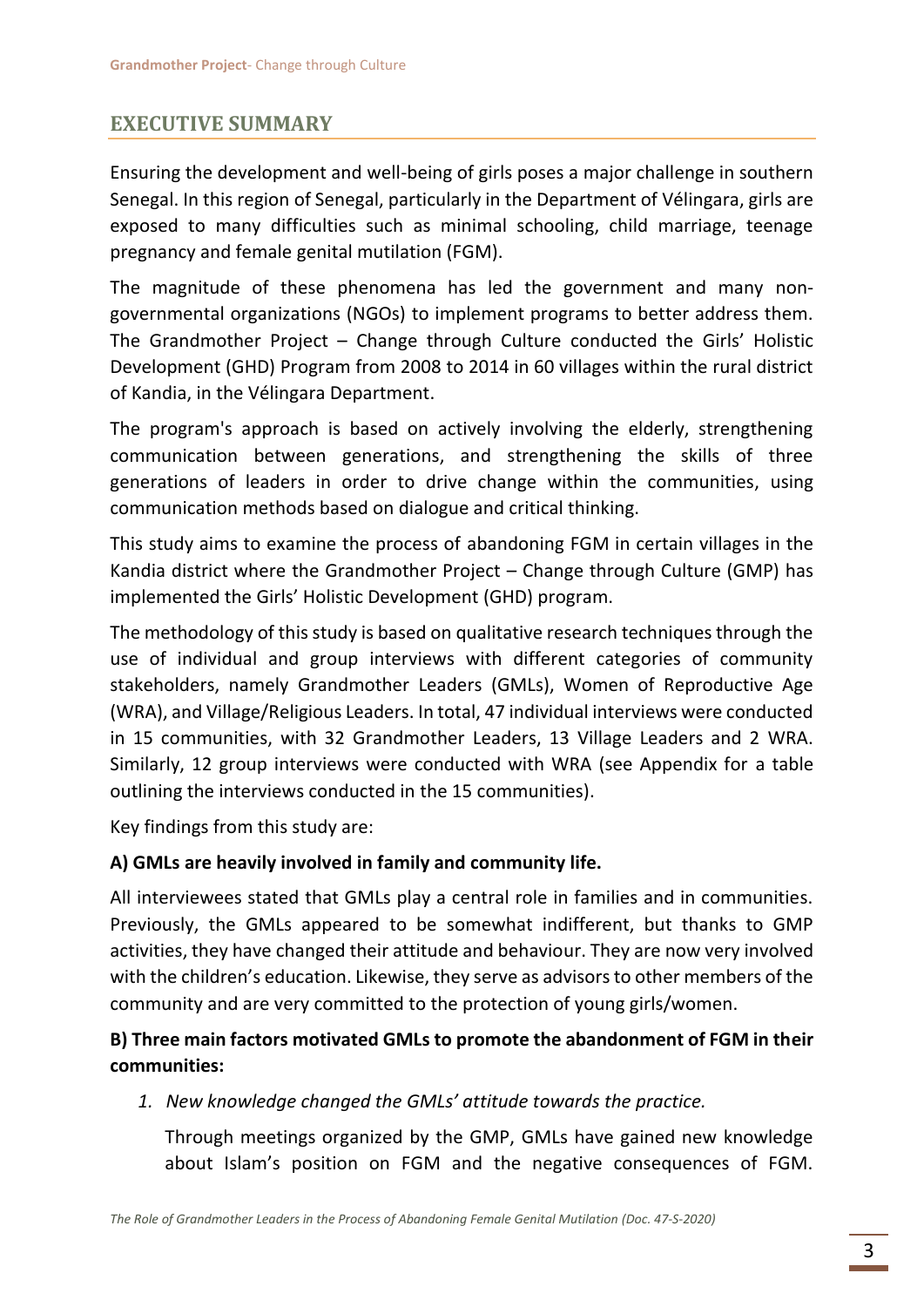Expanding the GMLs' knowledge was a decisive factor in changing their attitude and commitment to the collective abandonment of FGM.

*2. Discussion spaces were created.*

The meetings organized by the GMP, such as intergenerational forums, represent opportunities for discussion involving all community players from both sexes and three generations, and open communication on issues such as FGM. These meetings were an important step in the process of abandoning FGM in the communities.

*3. The GMLs' self-confidence has increased.*

Thanks to the leadership training they have received with the GMP program, GMLs have gained greater self-confidence. Today they fully assume their roles in their communities and demonstrate a strong commitment to promoting the well-being of young girls.

## **Actions undertaken by GMLs to promote the abandonment of FGM:**

#### *1- GMLs organized meetings with other community members.*

According to the majority of interviewees, to promote the abandonment of FGM, GMLs have organized multiple discussion meetings with all categories of stakeholders, namely Village/Religious Leaders, fathers of families, WRA and girls. During these community meetings, GMs based their arguments on the consequences of FGM and Islam's position on FGM to convince communities to abandon the practice.

### *2- GMLs had a real impact on the community's decision to abandon FGM.*

All interviewees stated that FGM is the business of GMLs. According to them, as soon as GMLs made a commitment to abandon the practice, the rest of the community supported this decision. This shows just how influential GMLs are in their communities as they have succeeded in getting the idea of abandoning FGM accepted. According to the interviewees, in most villages FGM is forbidden by village chiefs. Likewise, almost all fathers refuse to have their daughters submit to FGM. As for WRA, the majority no longer want this practice in place.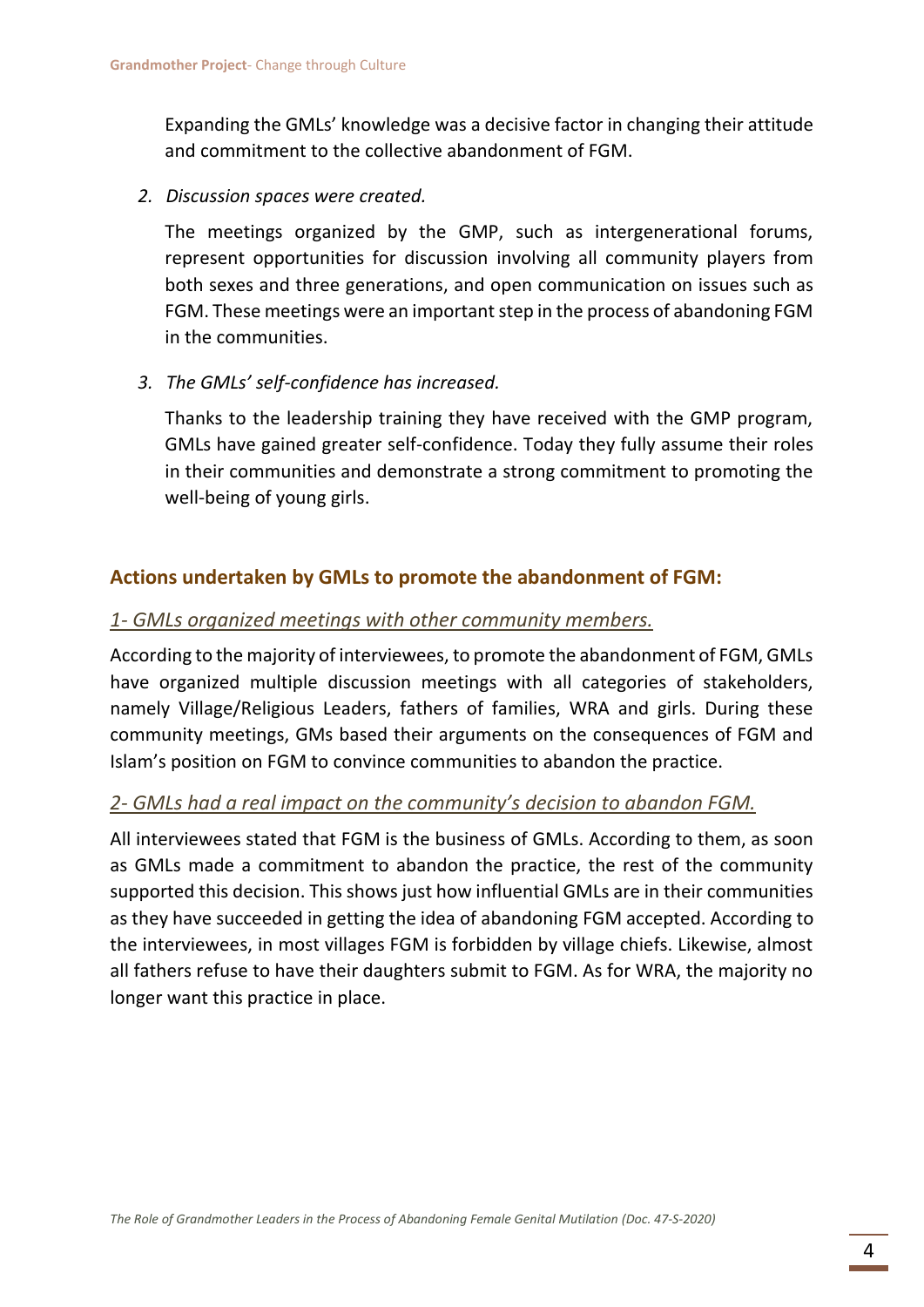# **CONCLUSIONS**

Conclusions based on the study results:

- In the Kolda Region in southern Senegal, it is women, especially older ones, who are primarily responsible for perpetuating FGM/C. These findings call into question the idea that men always have the predominant influence on the perpetuation of the practice.
- Given the status and influence of GMs in communities, the central role that the GHD Program has given them in all activities has been a determining factor in the process of abandonment of the practice.
- Many single-issue programs only address FGM/C. In GMP's approach, FGM/C is addressed as part of a wider strategy to promote all facets of girls' rights and development. In light of communities' concerns for girls' overall development, the holistic approach motivated them to reflect on and take action related to all aspects of girls' development.

The following diagram summarizes the highlights of the study: